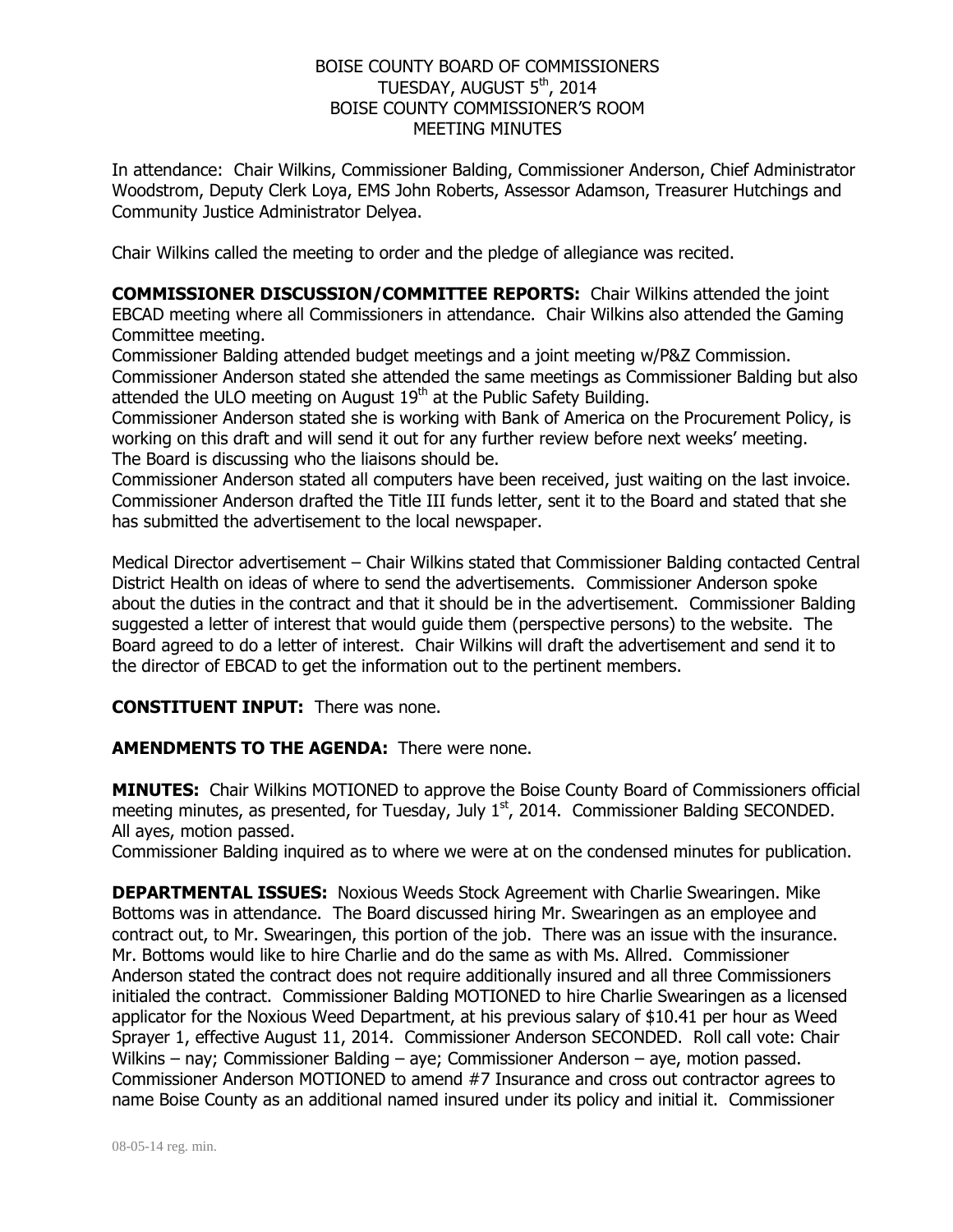Balding SECONDED. Roll call vote: Chair Wilkins – nay; Commissioner Balding – aye; Commissioner Anderson – aye, motion passed.

Commissioner Anderson MOTIONED to enter into a 2014 seasonal stock contract for the Noxious Weeds Department between Boise County and contractor, Charlie Swearingen, for specialized equipment. Commissioner Balding SECONDED. Chair Wilkins - nay, Commissioner's Balding and Anderson – aye, motion passed.

Solid Waste Supervisor, Mr. Bottoms, gave an update on the fire near the Transfer Station and stated it is still an open case.

Credit card % charges – Treasurer Hutchings spoke about the charges and that she is working with a new person at the bank and is still waiting for information.

Assessor Adamson spoke about the mapping copier and does not like the bids he has received. Mr. Adamson stated he is looking for a black & white unit, not one that also does color, because of the cost.

Road Department – Bill Jones stated the advertisement for Arrow Rock Road winter maintenance has gone to the Prosecutor for review.

Chair Wilkins spoke about Mr. Elliott's retirement and she asked if they are moving forward to get someone in that department.

Commissioner Balding spoke about the County helping Idaho City with filling their pot holes. Mr. Jones stated they were working towards getting that done.

Commissioner Balding spoke of the mud/dirt at Clear Creek storage area and asked what are they doing with it.

P & Z - payroll change request for N. Yonker - Commissioner Balding MOTIONED to approve the payroll change request for N. Yonker, as a temporary employee starting August  $6<sup>th</sup>$ , at an hourly rate of \$13.30 from August 6th to October  $15<sup>th</sup>$ . Commissioner Anderson SECONDED. Commissioner Anderson noted that the job description is not attached. P&Z Administrator, Rora Canody, stated that it is the Administrative Assistant position. Chair Wilkins stated that the job description needs to be added to the payroll change request prior to Ms. Yonker starting. Chair Wilkins – nay; Commissioners Anderson and Balding – aye, motion passed.

**CONTRACTS/AGREEMENTS/GRANTS:** Road Department – SF Payette River Bridge Supplemental Agreement  $#1 -$  Bill Jones spoke about the agreement and stated they incurred more costs (\$60,000) than originally thought. Commissioner Anderson MOTIONED to approve the Professional Services Agreement Supplemental #1 for the South Fork Payette River Bridge, key #09986, agreement #8551, in the amount of \$60,000. Commissioner Balding SECONDED. Roll call vote: Chair Wilkins – aye; Commissioner Balding – aye; Commissioner Anderson – aye; motion passed unanimously.

Road Department Change Orders (10) – Commissioner Anderson MOTIONED to approve the change orders for the South Fork Payette River Bridge construction #26650, Change Order #3 for rock excavation in the amount of \$18,000, Change Order #5 for additional riprap in the amount of \$23,082.96, Change Order #7 for soft spot repair in the amount of \$1,000, Change Order #8 for pier drill shaft for change of conditions in the amount of \$76,000, Change Order #9 temporary shoring in the amount of \$1,700, Change Order #10 additional hours for portable traffic signs in the amount of \$41,634.81, Change Order #11 rock excavation phase 2 in the amount of \$1,558.70, Change Order  $#12$   $2<sup>nd</sup>$  soft spot repair in the amount of \$5,100, Change Order  $#13$  for deck rebar in the amount of \$2,017.98 and Change Order #14 guardrail drilling in the amount of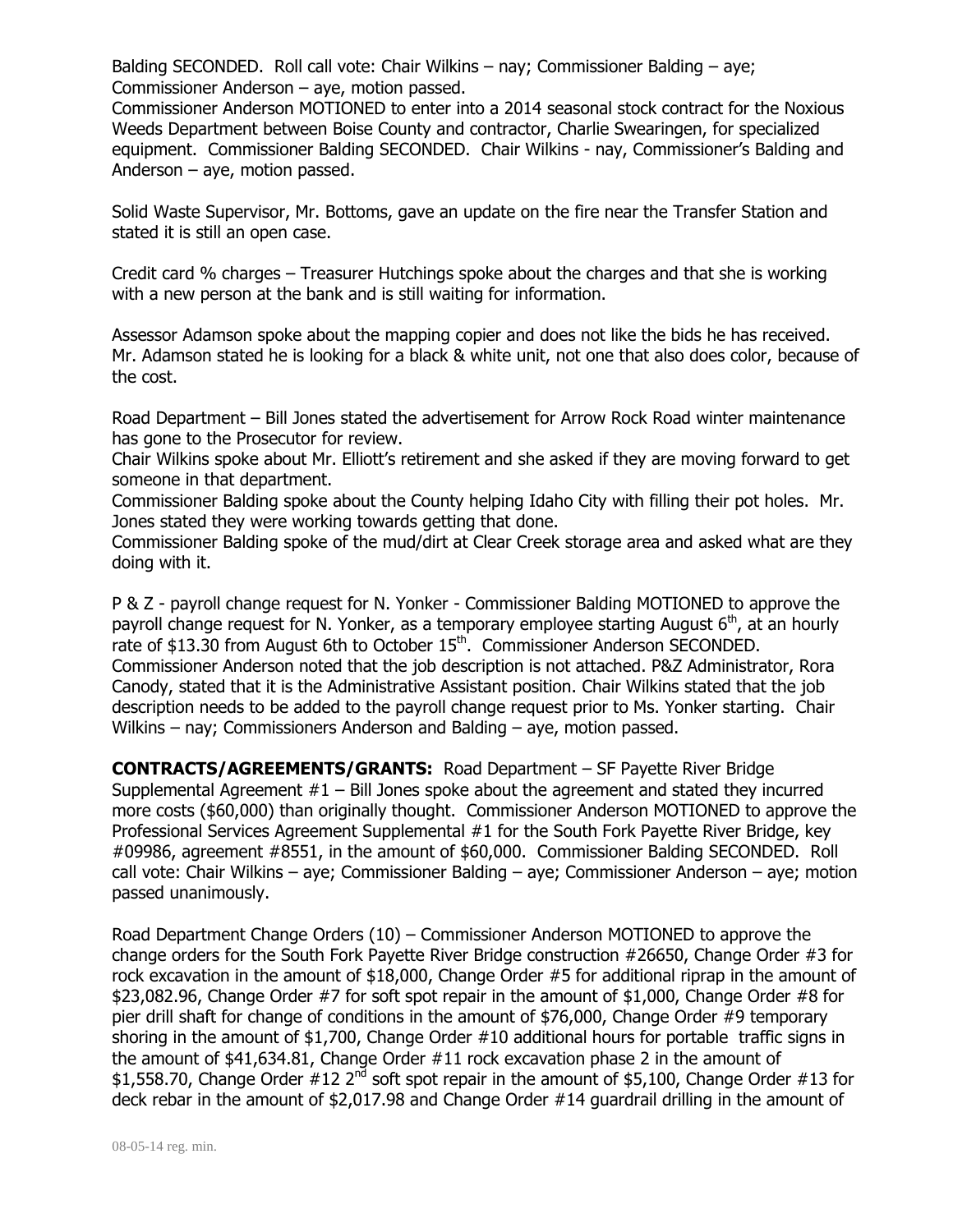\$5,500. Commissioner Balding SECONDED. All ayes, motion passed unanimously.

Community Justice – Cost Share Agreement – Administrator, Valarie Delyea, was in attendance. Ms. Delyea stated that Jim Meliza has tendered his resignation. Ms. Delyea recommends the Board to sign the agreement as her questions have been answered. Commissioner Anderson stated on 5A, it says: must return chain saw to federal government. Commissioner Anderson and Chair Wilkins stated they do not agree with that statement. Commissioner Balding MOTIONED to enter into the Challenge Cost Share Agreement between Boise County Community Justice Department and the USDA Forest Service, Boise National Forest. This Challenge Cost Share Agreement is hereby made and entered into by the USDA Forest Service, Boise National Forest herein referred to as the US Forest Service under the authority of the Department of Interior and related agencies, it's Forest Service Agreement #14-CS-11040203-041 with an amendment from Commissioner Anderson; in the amount of \$15,000 and it is for the Boise County Community Justice Trail Maintenance RAC Project #14BNF014. Commissioner Anderson SECONDED. Roll call vote: Chair Wilkins – aye; Commissioner Balding – aye; Commissioner Anderson – aye; motion passed unanimously.

Emergency Management – EOC Project Bids: White Electric, High Ground Electric and Mountain Power were the three bids received. Chair Wilkins MOTIONED to approve the bid from High Ground Electric for the project for the EOC upgrade in the total estimated price of \$5,081 as submitted on the letter recorded for the bid dated July  $31<sup>st</sup>$ , 2014 as submitted by Mr. Roberts from the Boise County Emergency Management. Commissioner Balding added that an estimated permit fee is required of \$161.62 and it shall be in addition to the above amount. Commissioner Anderson SECONDED. Roll call vote: Chair Wilkins – aye; Commissioner Balding – aye; Commissioner Anderson – aye; motion passed unanimously.

Emergency Management Services Coordinator, John Roberts, gave an update on fires and excessive rain. Mr. Roberts also updated the Board on the LEPC meeting.

**DEMAND WARRANTS:** Chair Wilkins MOTIONED to approve the demand warrant to Robert Kassebaum, dated July 21, 2014 on the invoice, in the amount of \$100, to come out of fund #0654, acct #0806-0000. Commissioner Anderson SECONDED. All ayes, motion passed unanimously.

Hinkle lease – Hinkle Leasing paid the first car payment for the Boise County Sheriff's vehicle so we need to pay them back. Commissioner Anderson has prepared a resolution but the Clerk needs to review. The Board stated they will hold this until they can review the resolution later today. From the afternoon session: Commissioner Balding MOTIONED to approve the demand warrant for the Hinkle lease for the P&Z 2014 Chevy Equinox purchased, the first payment of three lease payments, in the amount of \$8,881.56. Commissioner Anderson SECONDED. Commissioner Anderson stated there are sufficient funds available to cover the expense. All ayes, motion passed.

**INDIGENT:** Chair Wilkins MOTIONED to go into executive session per I.C. 67-2345(1)(d) to discuss case 14-07-E. Commissioner Anderson SECONDED. Roll call vote: Chair Wilkins – aye; Commissioner Balding – aye; Commissioner Anderson – aye; motion passed unanimously. Coming out of executive session, Chair Wilkins MOTIONED to approve case 14-7-E. Commissioner Anderson SECONDED. Roll call vote: Chair Wilkins – aye; Commissioner Balding – aye; Commissioner Anderson – aye; motion passed unanimously.

**PA ISSUES:** Prosecutor Gee stated there was flooding at their office (back door) and he had someone come to do cleanup. Prosecutor Gee stated that they need the carpet replaced and the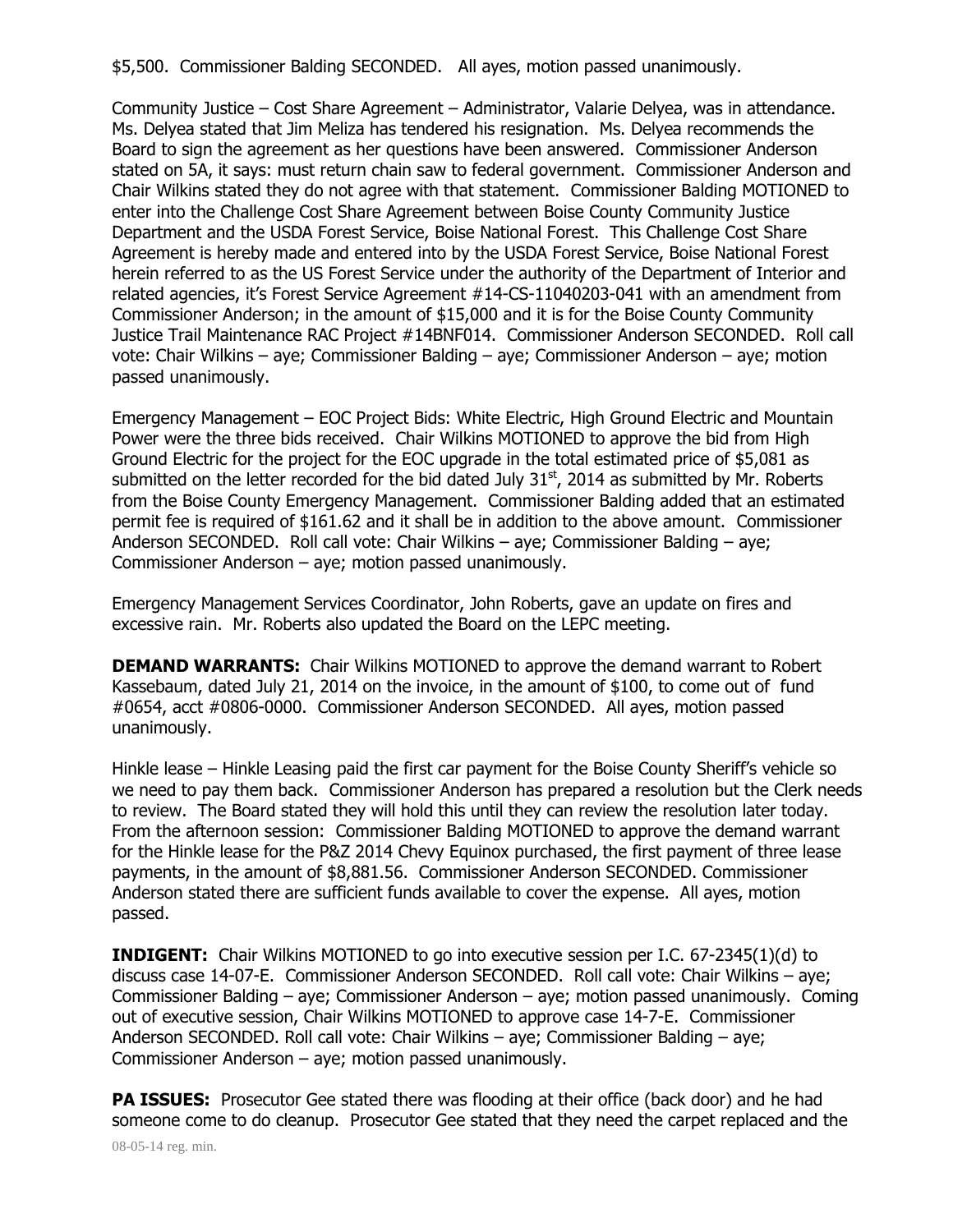drainage changed. He will contact the Road Department to see if they could work on the drainage issue.

Prosecutor Gee spoke about the budget and an issue related to the Road Department levy, gave an update from Mr. Duland and spoke about an email from Mr. McDevitt.

Joint Powers Agreement/MOU (EBCAD) is still a work in progress.

Addendum for medical director agreement – there was discussion that it should be on a month to month basis.

Commissioner Anderson spoke about the Procurement Card Policy discussion coming up in a later meeting.

Chair Wilkins MOTIONED to go into executive session per I.C. 67-2345(1)(f) for pending litigation and (1)(b) for personnel. Commissioner Balding SECONDED. Roll call vote: Chair Wilkins – aye; Commissioner Balding – aye; Commissioner Anderson – aye; motion passed unanimously. Coming out executive session for  $(1)(f)$ , there was an update from the Prosecutor and  $(1)(b)$ , the board has agreed to sign a letter of acceptance of an employees' letter of resignation.

Prosecutor Gee spoke about Ms. McConnell and that her contract goes through the end of September. Prosecutor Gee would like to contract/hire an attorney for homicide cases and is recommending Jolene Maloney.

The Board tabled the Independent Contractor Agreement to get clarification on Section 1, c (the issue being the contractor being able to outsource and subcontract legal services).

There was discussion concerning an email that Clerk Prisco was directed to create by the Board. Clerk Prisco stated that prior to sending this email today, she consulted with Prosecutor Gee and Gary Houde, State Tax Commission. They were both in agreement for the Clerk to send the email to Alan Dornfest. Clerk Prisco believes she has characterized this very accurately for Mr. Dornfest and she has asked (in the email) for Mr. Dornfest to call her.

Clerk Prisco spoke about an email from Commissioner Anderson last week concerning a resolution that Commissioner Anderson prepared. Chair Wilkins stated she held the demand warrant because the resolution should come first.

Letter that the Board approved in executive session: Chair Wilkins MOTIONED for the Board to sign the letter of resignation from an employee, as presented, and to send it to the employee. Commissioner Anderson SECONDED. Roll call vote: Chair Wilkins – aye; Commissioner Balding – aye; Commissioner Anderson – aye; motion passed unanimously.

## **MISCELLANEOUS & CORRESPONDENCE:**

- Board of Equalization Monthly reports/action there was nothing to report.
- Resolutions: Chair Wilkins MOTIONED to approve Resolution 2014-48, a Boise County resolution to adjust the Road & Bridge FY 2014 Capital Project budget, Davies Bridge Chip Seal Project resolution; revenue and expenses both in the same amount of \$24,550. Commissioner Balding SECONDED. All ayes, motion carries. Chair Wilkins MOTIONED to approve Resolution 2014-49, a Boise County resolution adjusting the Boise County General fund, Emergency Services Department FY 2014 budget as stated. Commissioner Balding SECONDED. All ayes, motion passed. Chair Wilkins MOTIONED to approve Resolution 2014-50, a Boise County resolution adjusting the Boise County General fund, Emergency Services Department, FY 2014 budget whereas the General Fund, Emergency Services Department will receive unanticipated revenues and incur unanticipated expenses associated with the BHS 2012 SHSP Grant, an agreement between Boise County and the ID Bureau of Homeland Security, the revenue budget #01-00-0324-46 which is the BHS 2012 SHSP Grant in the amount of \$8,584.35, the expense budget is #01-11-0800-01 for capital equipment in the amount of \$8,584.35.